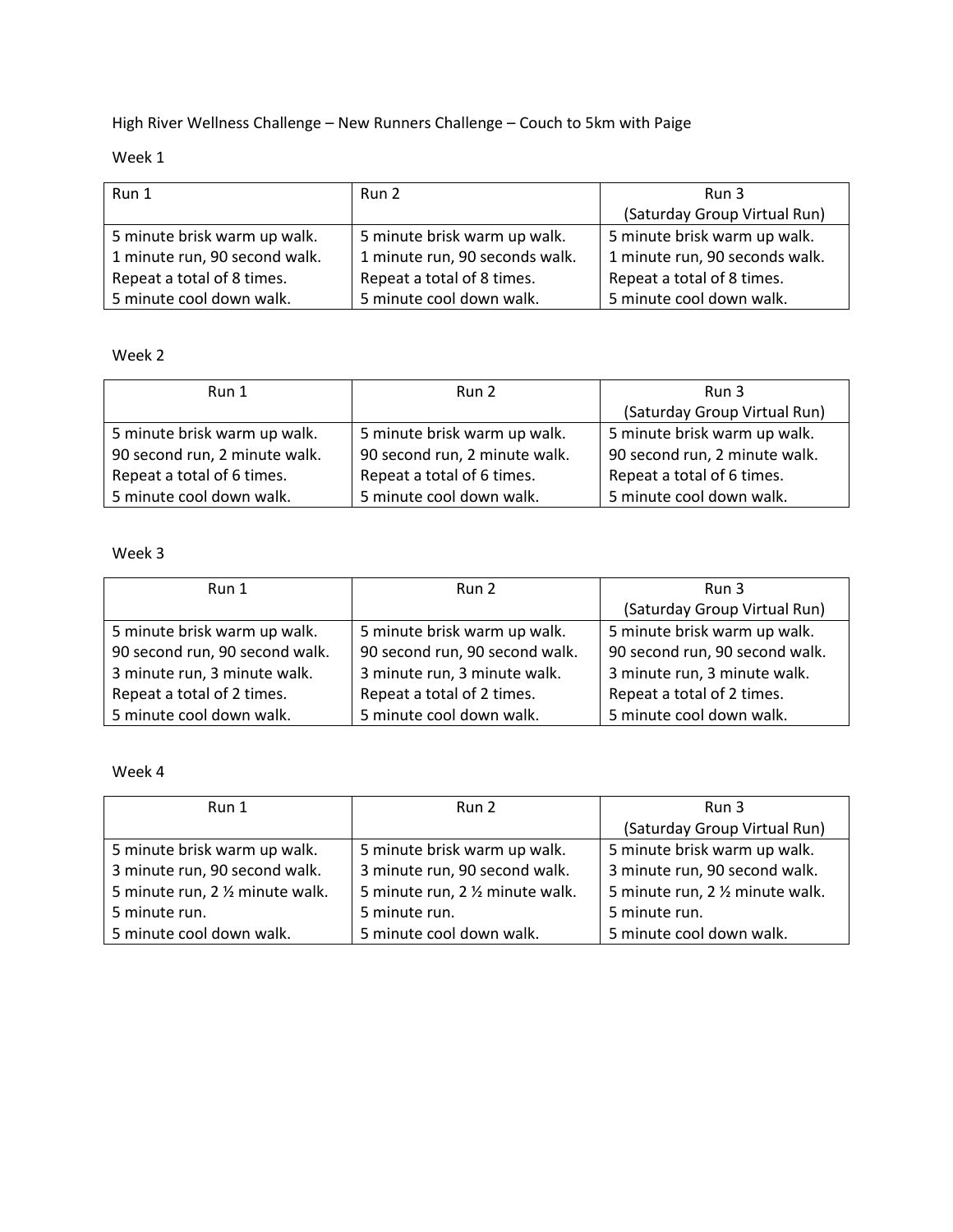## Week 5

| Run 1                        | Run 2                        | Run 3                        |
|------------------------------|------------------------------|------------------------------|
|                              |                              | (Saturday Group Virtual Run) |
| 5 minute brisk warm up walk. | 5 minute brisk warm up walk. | 5 minute brisk warm up walk. |
| 5 minute run, 3 minute walk. | 8 minute run, 5 minute walk. | 20 minute run.               |
| 5 minute run, 3 minute walk. | 8 minute run.                | 5 minute cool down walk.     |
| 5 minute run.                | 5 minute cool down walk.     |                              |
| 5 minute cool down walk.     |                              |                              |

#### Week 6

| Run 1                        | Run 2                         | Run 3                        |
|------------------------------|-------------------------------|------------------------------|
|                              |                               | (Saturday Group Virtual Run) |
| 5 minute brisk warm up walk. | 5 minute brisk warm up walk.  | 5 minute brisk warm up walk. |
| 5 minute run, 3 minute walk. | 10 minute run, 5 minute walk. | 25 minute run.               |
| 8 minute run, 3 minute walk. | 10 minute run.                | 5 minute cool down walk.     |
| 5 minute run.                | 5 minute cool down walk.      |                              |
| 5 minute cool down walk.     |                               |                              |

#### Week 7

| Run 1                        | Run 2                        | Run 3                        |
|------------------------------|------------------------------|------------------------------|
|                              |                              | (Saturday Group Virtual Run) |
| 5 minute brisk warm up walk. | 5 minute brisk warm up walk. | 5 minute brisk warm up walk. |
| 25 minute run.               | 25 minute run.               | 25 minute run.               |
| 5 minute cool down walk.     | 5 minute cool down walk      | 5 minute cool down walk.     |

## Week 8

| Run 1                        | Run 2                        | Run 3                        |
|------------------------------|------------------------------|------------------------------|
|                              |                              | (Saturday Group Virtual Run) |
| 5 minute brisk warm up walk. | 5 minute brisk warm up walk. | 5 minute brisk warm up walk. |
| 28 minute run.               | 28 minute run.               | 28 minute run.               |
| 5 minute cool down walk.     | 5 minute cool down walk      | 5 minute cool down walk.     |

#### Week 9

| Run 1                        | Run 2                        | Run 3                        |
|------------------------------|------------------------------|------------------------------|
|                              |                              | (Saturday Group Virtual Run) |
| 5 minute brisk warm up walk. | 5 minute brisk warm up walk. | 5 minute brisk warm up walk. |
| 30 minute run.               | 30 minute run.               | 30 minute run.               |
| 5 minute cool down walk.     | 5 minute cool down walk      | 5 minute cool down walk.     |